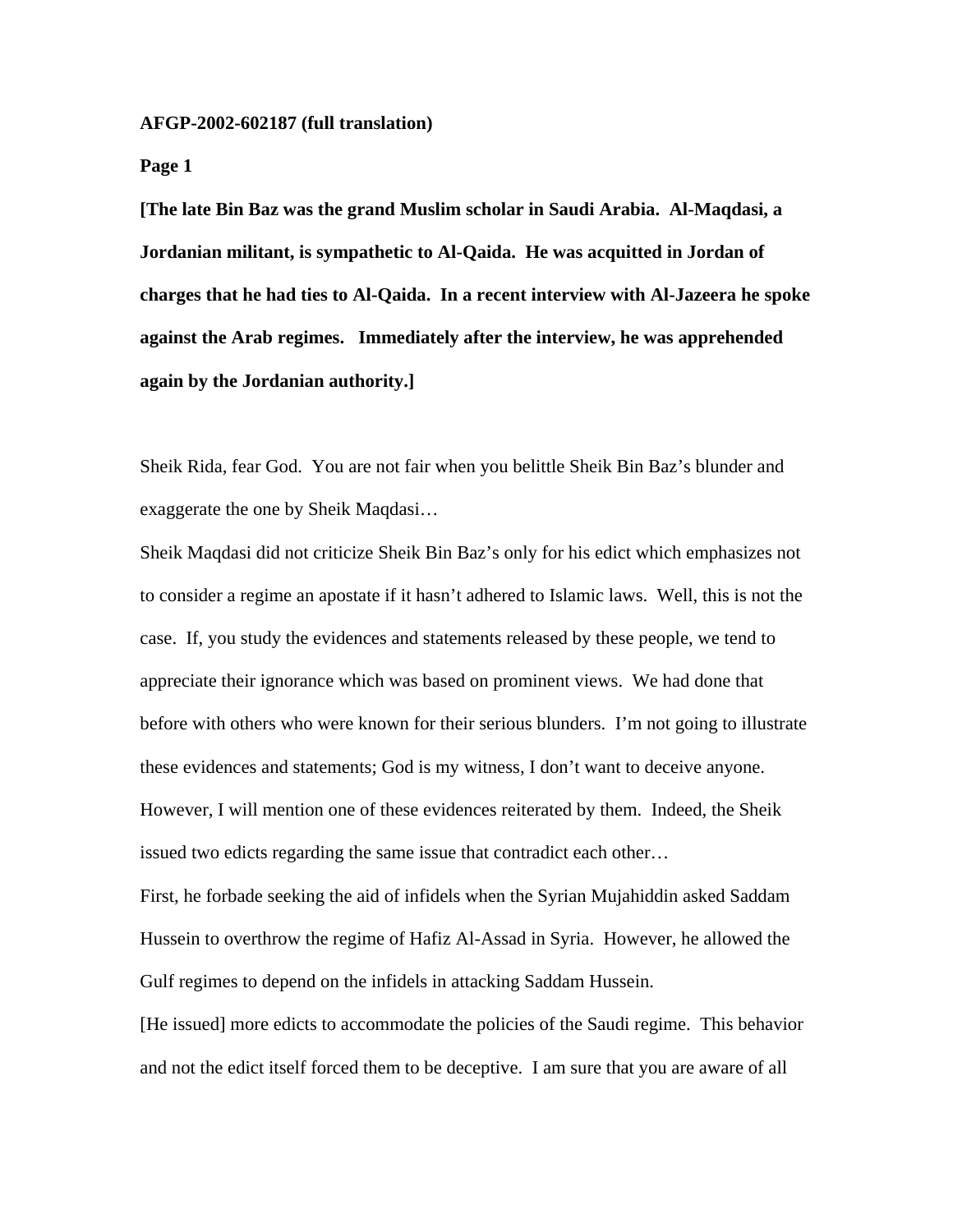these suspicions that surround the regime's [Religious] scholars. So, try to appreciate the Muslims' position, especially if these suspicions are credible.

Brother Rida, I plead to you through this article to understand the views of others, just like we try to understand the views of those who went astray.